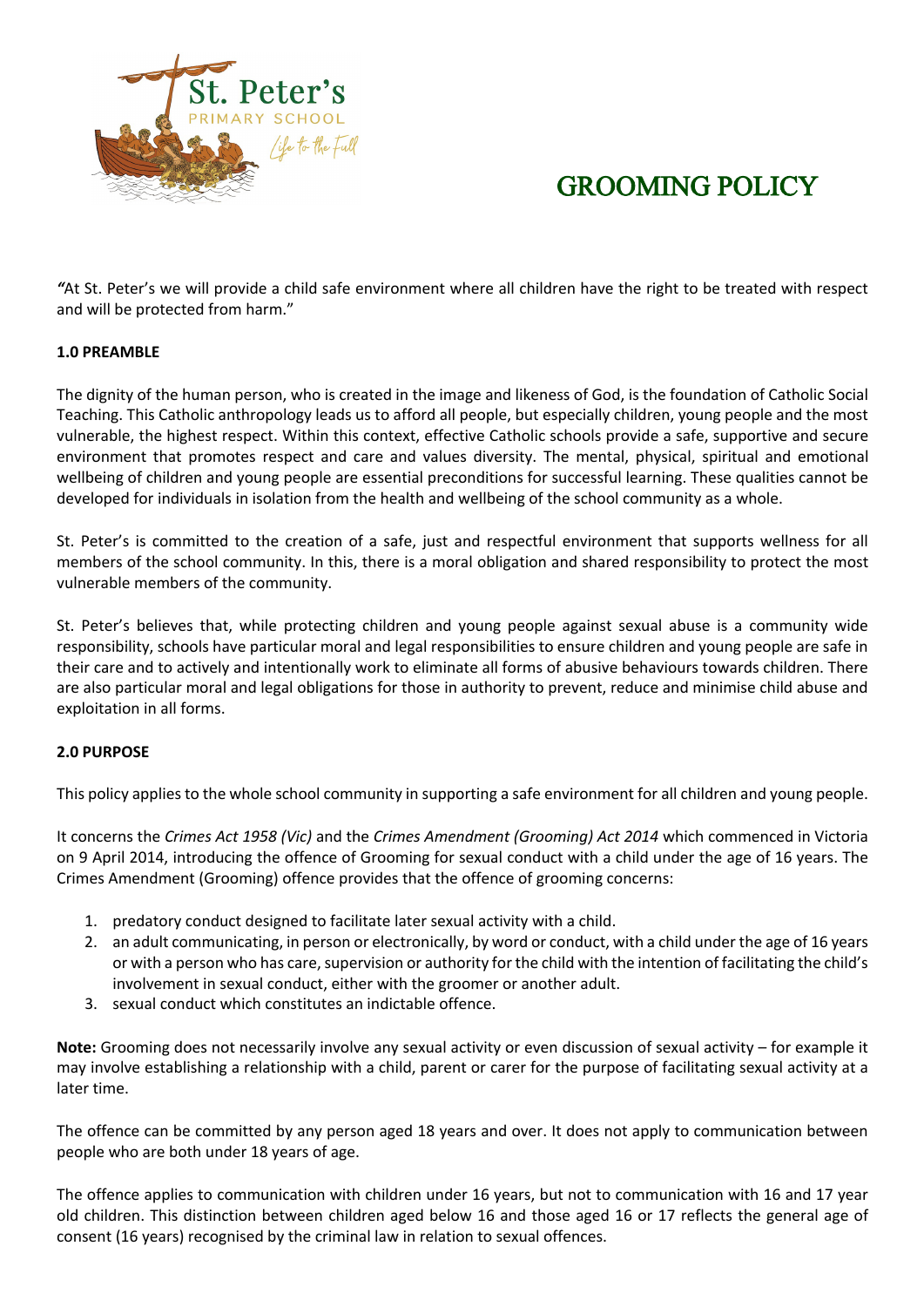# **3.0 KEY PRINCIPLES**

- A safe environment is required to protect children and young people from harm and to prevent staff from abusing their position of authority and trust.
- The child and young person's ongoing safety and wellbeing must be the primary focus of all decision making.
- School leaders and staff must be fully self-aware of, and comply with, their professional obligations and responsibilities.
- The commitment to protecting children is embedded in the organisation's culture and responsibility for taking action is understood and accepted at all levels of the organisation.

#### **4.0 DEFINITIONS**

## **Child**

A child is legally defined as a person under the age of 16 years.

#### **Grooming**

Grooming refers to predatory conduct undertaken to prepare a child for sexual activity at a later time. It may involve communication, in person or electronically, by words or conduct, with a child under the age of 16 years or with a person who has care, supervision or authority for the child with the intention of facilitating the child's involvement in sexual conduct either with the groomer or another adult. There may be no sexual activity or even discussion of sexual activity. The sexual conduct must constitute an indictable sexual offence.

#### **Indictable sexual offence**

This includes offences such as sexual penetration of a child, indecent assault and indecent act in the presence of a child. It does not include summary offences, such as up-skirting and indecent behaviour in public.

Note: The committing of these offences does not come under the definition of grooming, rather grooming is conduct in preparation of these offences.

## **Person in authority**

A person in authority is someone who, by reason of their position within a relevant organisation, has the power or responsibility to reduce or remove a substantial risk that a child under the age of 16 years, who is under their care, supervision or authority, may become the victim of sexual abuse committed by an adult associated with the organisation. The role may be a formal, management role but may also apply to less formal roles such as a volunteer coach for a sports team.

#### **Reasonable belief**

A 'reasonable belief' is formed if a reasonable person in the same position would have formed the belief on the same grounds. A 'reasonable belief' is not the same as having proof.

#### **Sexual abuse**

Sexual abuse occurs when a person uses power or authority over a child to involve the child in sexual activity and the child's parent or caregiver has not protected the child. Physical force is sometimes involved. Child sexual abuse involves a wide range of sexual activity, including physical activity and/or exposure of the child to pornography.